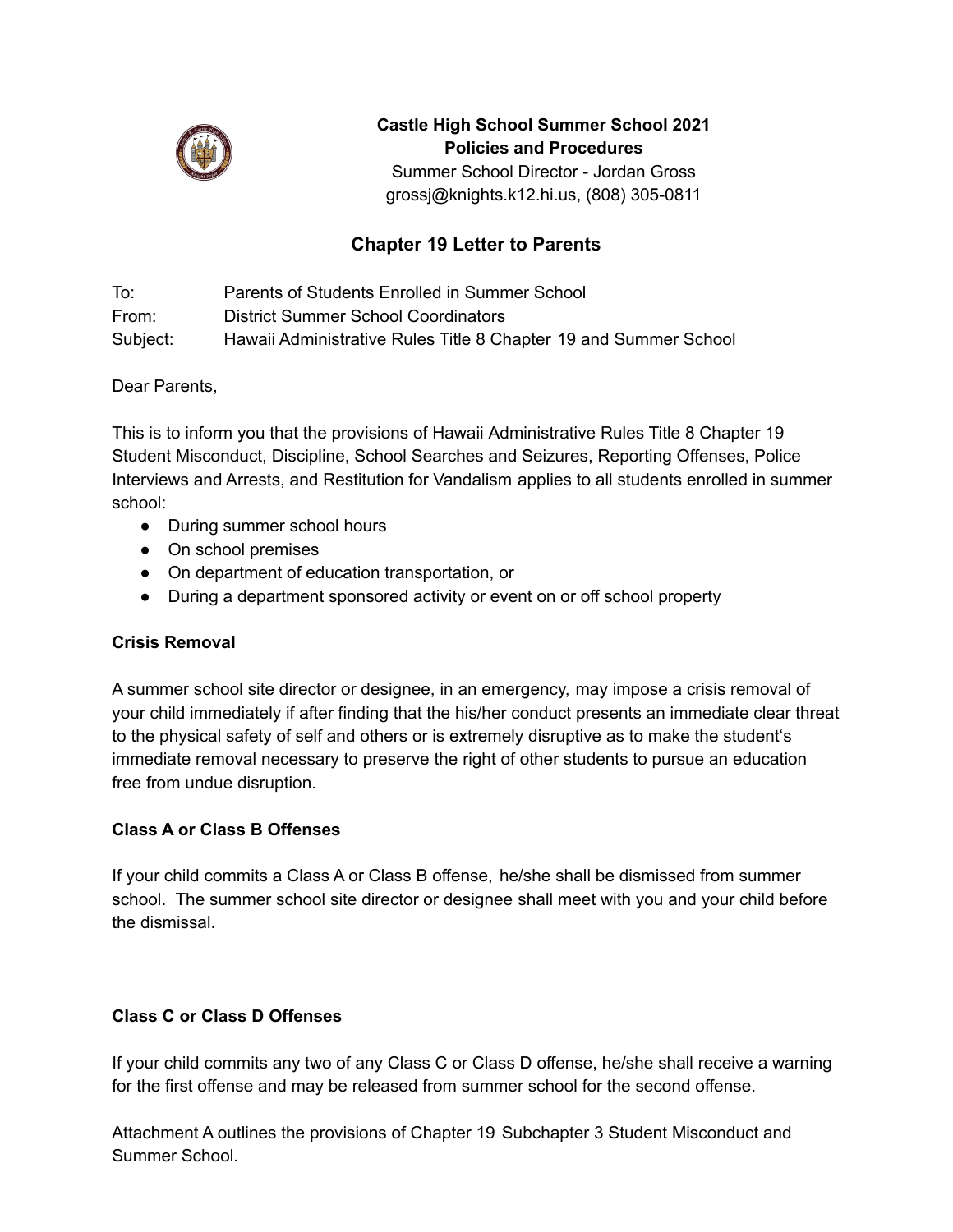Should you have any questions regarding the Chapter 19 summer school provisions, please contact your district summer school coordinator or summer school site director.

### Attachment A Subchapter 3 **Student Misconduct and Discipline during Summer School**

Section 8-19-12 Disciplinary actions; authority. The summer school director or designee shall impose disciplinary action against any student attending summer school. [Eff 5/23/86; comp 7/19/93; comp 5/19/97; comp 2/22/01; and comp 9/10/09] (Auth: HRS §302A-1112) (Imp: HRS §302A-1112)

Section 8-19-13 Prohibited student conduct; class offenses. (a) The following prohibited conduct applies to all students in summer school during summer school hours, on campus, or other department premises, on department transportation, or during a department sponsored activity or event on or off school property.

(1) Class A offenses:

## (A) Assault;

(B) Bullying (for students in grades 9-12);

(C) Burglary;

(D) Cyberbullying (for students in grades 9-12);

(E) Dangerous instrument, or substance; possession or use of;

(F) Dangerous weapons; possession or use of;

(G) Drug paraphernalia; possession, use, or sale of;

(H) Extortion;

(I) Fighting;

(J) Firearms; possession or use of;

(K) Harassment (for students in grades 9-12);

(L) Homicide;

(M) Illicit drugs; possession, use, or sale of;

(N) Intoxicating substances; possession, use, or sale of;

(O) Property damage or vandalism;

(P) Robbery;

(Q) Sexual assault;

(R) Sexual exploitation:

(S) Sexual harassment (for students in grades 5-12);

(T) Stalking; or

(U) Terroristic threatening.

(2) Class B offenses:

(A) Bullying (for students in grades K-8);

(B) Cyberbullying (for students in grades K-8);

(C) Discrimination;

(D) Disorderly conduct;

(E) False alarm;